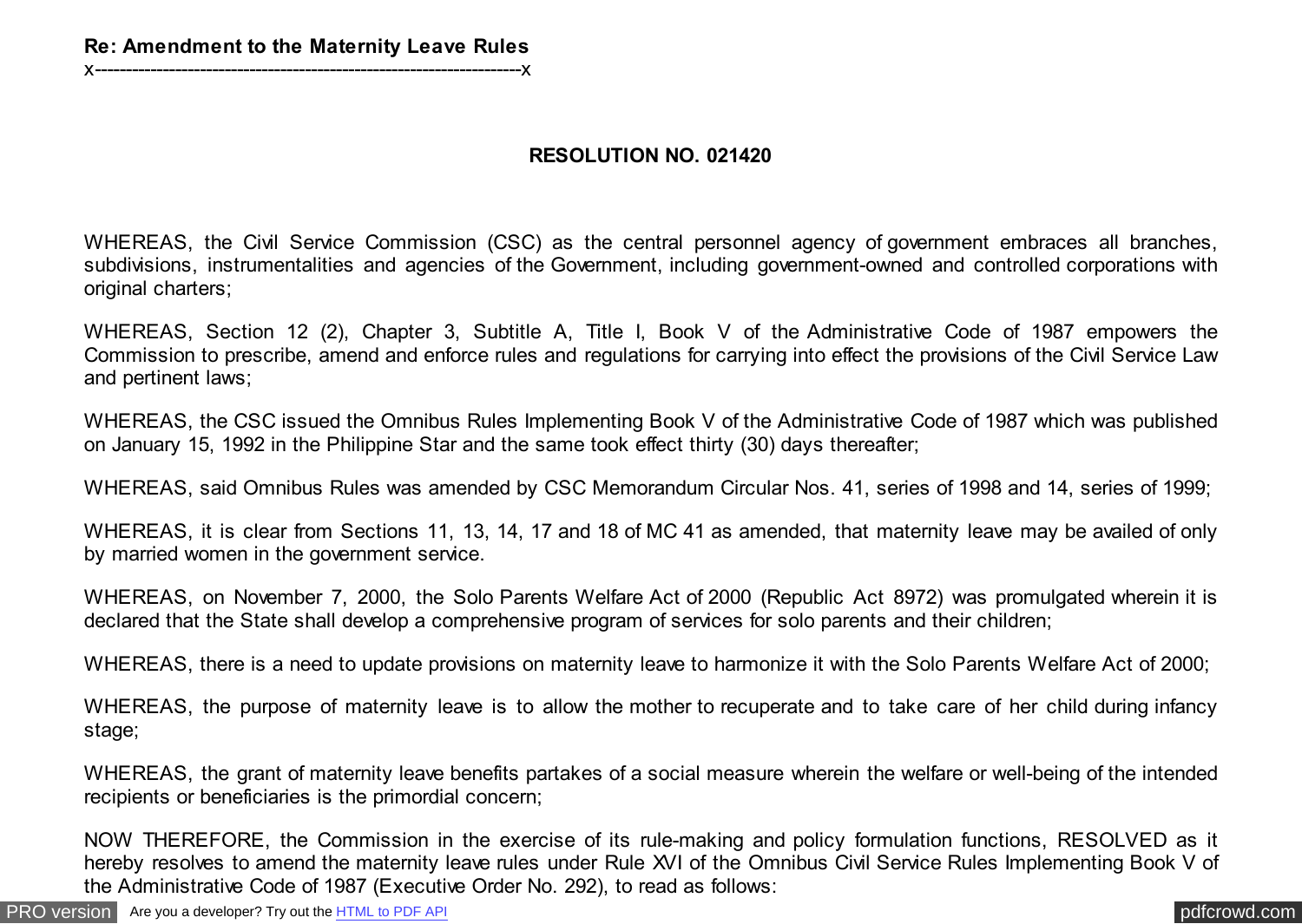*"Section 11. Conditions for the grant of maternity leave. - Every woman in the government service who has rendered an aggregate of two (2) or more years of service, shall, in addition to the vacation and sick leave granted to her, be entitled to maternity leave of sixty (60) calendar days with full pay.*

*"Maternity leave of those who have rendered one (1) year or more but less than two (2) years of service shall be computed in proportion to their length of service, provided, that those who have served for less than one (1) year shall be entitled to 60-days maternity leave with half pay.*

*"It is understood that enjoyment of maternity leave cannot be deferred but should be enjoyed within the actual period of delivery in a continuous and uninterrupted manner not exceeding 60 calendar days.*

*"Section 13. Every woman, married or unmarried, may be granted maternity leave more than once a year. - Maternity leave shall be granted to female employees in every instance of pregnancy irrespective of its frequency."*

*"Section 14. Every married or unmarried woman may go on maternity leave for less than sixty (60) days. - When a female employee wants to report back to duty before the expiration of her maternity leave, she may be allowed to do so provided she presents a medical certificate that she is physically fit to assume the duties of her position.*

*"The commuted money value of the unexpired portion of the leave need not be refunded and that when the employee returns to work before the expiration of her maternity leave, she may receive both the benefits granted under the maternity leave law and the salary for actual services rendered effective the day she reports for work.*

*"Section 17. Maternity leave of a female employee with pending administrative case. - Every woman employee in the government service is entitled to maternity leave of absence with pay even if she has a pending administrative case.*

*"Section 18. Maternity leave of contractual employees. - All contractual female employees whether or not receiving 20% premium on their salary shall be entitled to maternity leave benefits like regular employees in accordance with the provisions of Section 11 hereof."*

This resolution shall take effect fifteen (15) days after its publication in a newspaper of general circulation.

Quezon City, OCT 22 2002